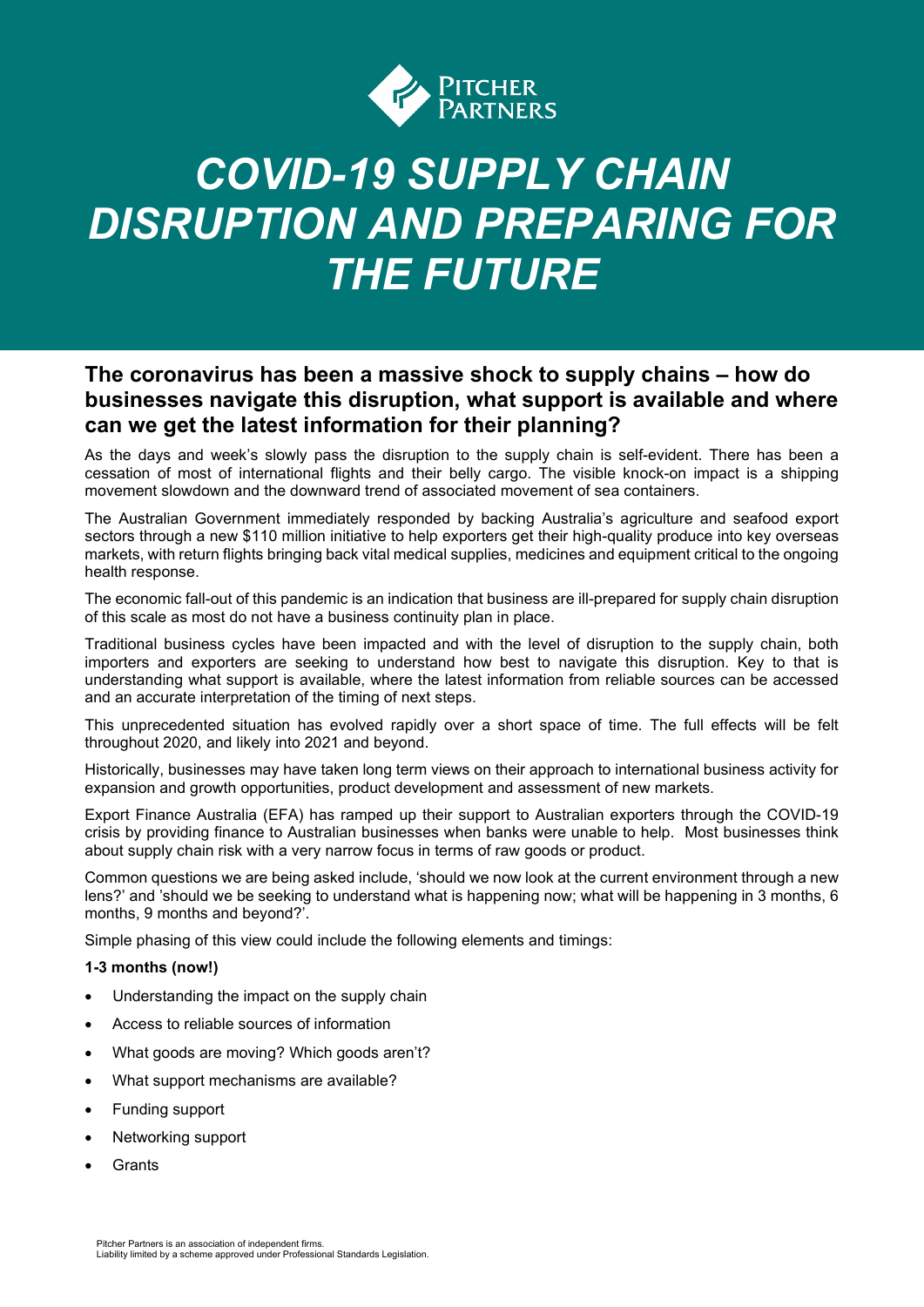- No or low interest loans
- Are there domestic opportunities for the sale and purchase of products (to replace the lack of import and export opportunities)?
- What supply chain elements can I digitalise and what key processes can I automate?
- What can I do to improve my Cybersecurity?
- How can I develop relationships with potential overseas buyers and suppliers? What IT solutions are available?
- How can I better understand the immediate needs of these partners?
- Supply Chain modelling to be considered / cash flow models to be developed
- Legal risks and contractual implications
- Impact on Trade relations
- Understanding determinations of 'Force Majeure' clauses in contracts (as it relates to a Pandemic)

#### **3-6 months**

- If self-isolation restrictions are being lifted (in your jurisdiction) what does it mean for cross border trade?
- Should I be reassessing "Just in Time" model to "Just in Case" framework?
- Location optimisation (for product storage)
- Are consumers seeking my goods in this phase? If not, what are they seeking?
- Access overseas support networks to gauge opportunities Austrade/Trade Associations/AusIndustry
- Explore and interrogate the new Export Market Development Grant (EMDG) offering and other fresh rounds of assistance

#### **6-9 months**

- Production capacity
- Negotiate freight rates
- Logistics capacity pre-booking
- Goods begin to move…pricing elements within the Supply Chain have been adversely impacted how will this impact consumers?
- Preparation for exporting product / make full use of Free Trade agreements; and understanding how nuances apply
- In-country meetings may be available

#### **9-12 months**

- Supply chains start to function shipping and airfreight recommences with some consistency, but services may be levied at a premium rate
- Route optimisation
- Customs simplification / until when?
- Consumer demand for products may fluctuate depending on export market being targeted (how did that country deal with COVID-19?)

Supply chain operators have highlighted that the level of disruption due to COVID-19 is unprecedented. Both demand and supply has been impacted and SMEs involved in import and export will need significant support to deal with, address and implement new measures and practices that could become the "new normal".

*"Supply chains can be extremely complex and difficult to manage. Bringing digital into the mix and automating key processes should become an essential element of any business supply chain. But as we deal with the disruption of Covid-19, it is now more imperative than ever to understand both the benefits and risks of digitising your supply chain and positioning for the future."* Tony Marceddo Director for Securing Digital Futures, Edith Cowan University.



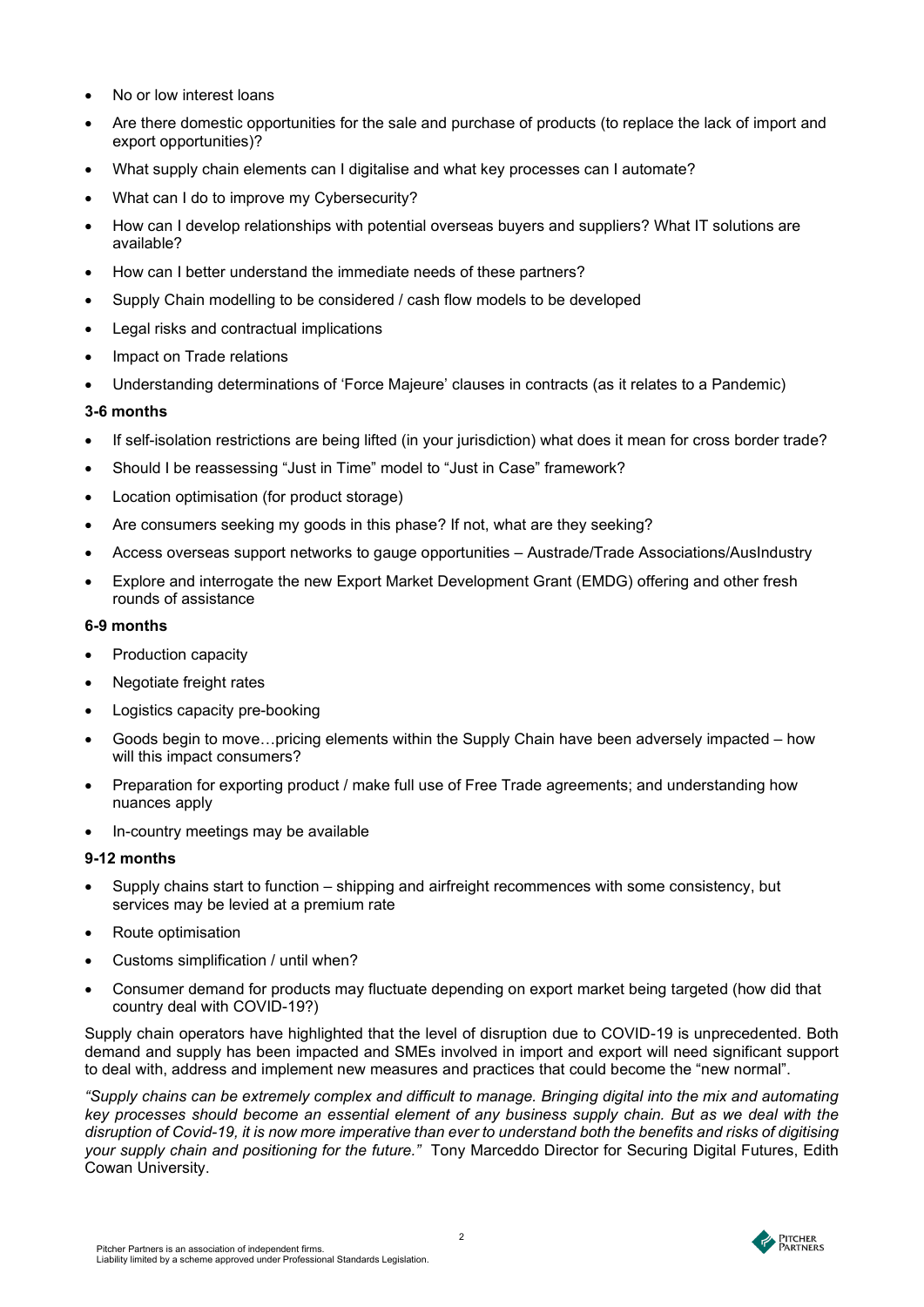After a crisis there are two types of companies, the ones that will investigate this matter and map their supply chains so that for any next sudden crisis they are prepared on multiple levels from contracts to production locations. Companies that continue "business as it was" will likely have a rough transition to the new ways of doing business. To this end it is timely and critical to understand how the old economy will transition into this new world.

*"Small businesses will emerge from the COVID-19 era with a greater understanding of how the traditional analogue elements mix with new digital forms of work. In terms of efficiency and partner verification, companies will focus on the quality and trust factor of their inputs. On-shoring is set to explode as a fresh look at sovereign capability is considered for the first time in decades. Cybersecurity companies like Red Piranha, Sapien, Asterisk and Diamond Cyber in Western Australia understand the importance of protecting indigenous intellectual property and the integrity of their local supply chain."* Ian Martinus Director WA AustCyber Innovation Hub.

We will look to provide some direction initially around the immediate phase over the coming weeks as businesses contend with the flood of information around the immediate impact of COVID-19. A structured approach of dealing with the dynamics within these key periods may provide a way through this crisis for businesses involved in cross border trade.

*Author:* 

*Darryl Daisley Director Customs and International Trade Pitcher Partners (WA)*

*Darryl Daisley is a Director within Pitcher Partners Taxation Services Team. Darryl has over 35 years' experience working with a range of organisations, including the Australian Customs Service, a top-tier accounting firm, as well as managing his own consulting business.*

*Darryl is an expert in International Trade, Customs, Free Trade Agreements, Fuel Tax Credits and various other areas of indirect tax and government incentives. He has managed Australian Industry Participation Plans, Customs and Fuel Tax issues for some of the largest mining, infrastructure, and resource processing projects across Australia.* 

*Darryl has been on the Association of Mining and Exploration Companies' (AMEC) Corporate Regulation and Taxation Committee since 1999 and currently represents AMEC on the Australian Taxation Office (ATO) – Fuel Schemes Advisory Forum, the key industry forum influencing the administration of the Federal Fuel Schemes. Darryl was the chairman of Western Australia's Chamber of Commerce and Industry International Trade Committee between 2008 and 2015.*

*Contributions acknowledgement:* 

*Tony Marceddo and Ian Martinus*